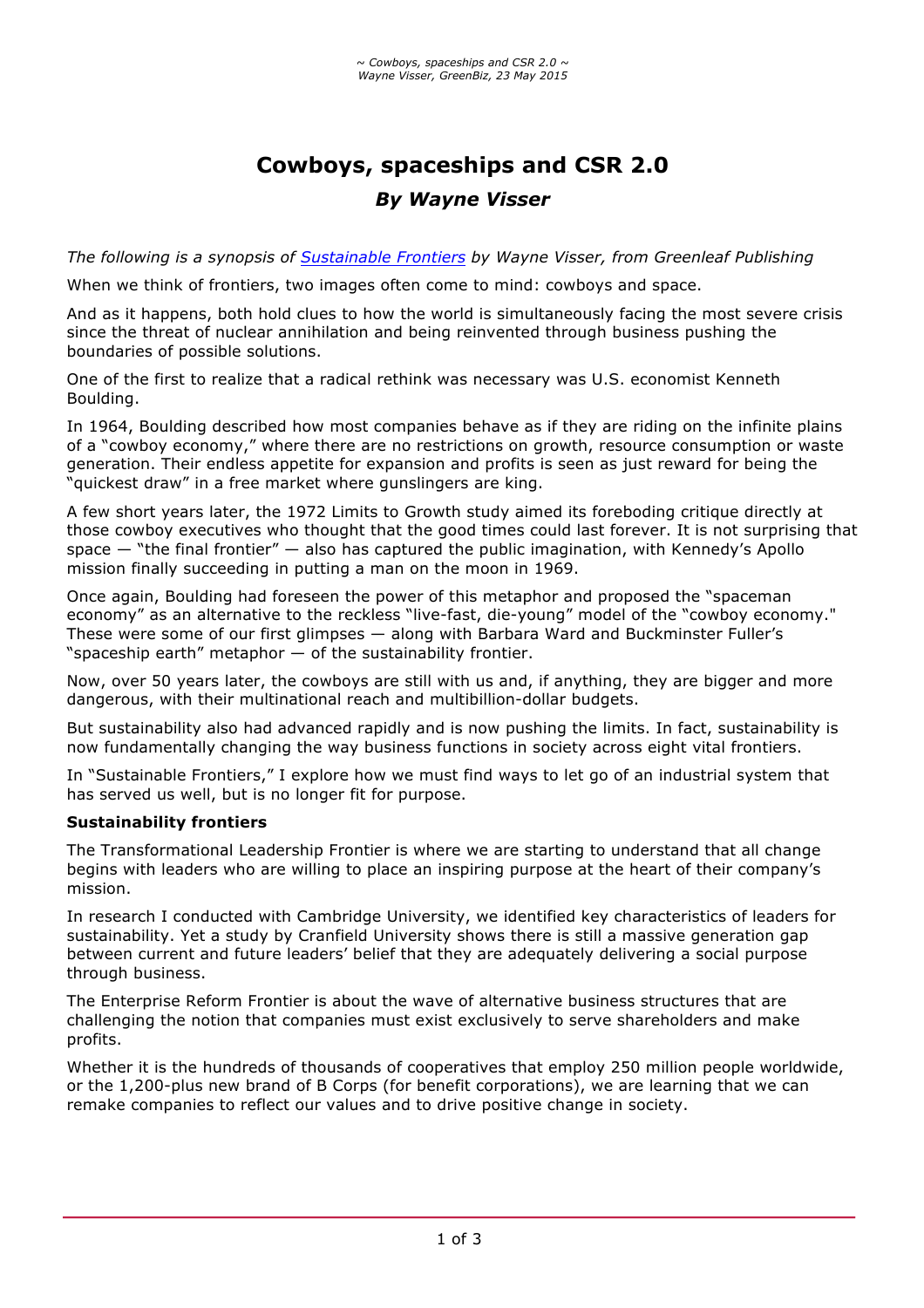Online fashion retailer Zappos is a good case in point, with their promotion of "holacracy" as a selforganizing company structure, where they have a hierarchy of purpose rather than a hierarchy of management.

The Technology Innovation Frontier is where breakthroughs in process and product design are making the aspirational goals of zero negative or net positive impact less of a dream and more of a reality.

This is also where we are learning about the power of collaborative, open innovation, whether from X-Prize or Virgin Earth Challenge type initiatives, or from multi-stakeholder partnerships such as the Cassava: Adding Value for Africa (C:AVA) Project.

The Corporate Transparency Frontier is driving reporting down to a full value chain, product lifecycle level, with early runners such as Patagonia's Footprint Chronicles and Nike's "Making" App, powered by the Nike Materials Sustainability Index (MSI), a database that was created using publicly available data on the environmental impacts of materials.

Meanwhile, transparency in the supply chain is being championed by sites such as Howstuffismade.org and Things.info.

The Stakeholder Engagement Frontier tracks how social media is changing the game of how companies interact with interested and affected parties.

Crowdsourcing platforms such as Convetit and Wikipositive are providing a new way to consult with experts on social, environmental and ethical issues, while self-organizing activist sites such as Knowmore, Star Communities and Wikirate.org are raising the knowledge and power of customers and communities.

The Social Responsibility Frontier is rapidly shedding old-style defensive, charitable and promotional CSR in favor of more strategic and transformative approaches. Companies around the world are applying the five tests of CSR  $2.0 -$  creativity, scalability, responsiveness, glocality and circularity — with hotels such as Kandalama and garment manufacturers such as Bodyline in Sri Lanka showing that transformative CSR is not just a Western phenomenon.

The Integrated Value Frontier is showing that companies can go beyond integrated reporting to integrating social, environmental and ethical criteria across their whole business — from stakeholder needs assessment and leadership goals alignment, to risk and opportunity analysis, business process redesign and management systems integration. As the name suggests, integrated value creation is also good for business — cutting costs, increasing stakeholder satisfaction and growing new markets.

Finally, the Future Fitness Frontier is where businesses are developing compelling visions for a better world — that is safe, smart, sustainable, shared and satisfying.

Take Elon Musk's vision, for example, which is to "help expedite the move from a mine-and-burn hydrocarbon economy toward a solar electric economy" through Tesla Motors — and now also Tesla Energy.

Simultaneously, business is developing resilience strategies for coping with a more volatile future.

## **Let it go**

So much of making a successful transition to a more sustainable future depends on letting go.

How we will need to let go of old styles of leadership and outdated models of business, along with high-impact lifestyles and selfish values. How we must learn to let go of cherished ideologies that are causing destruction and beliefs about ways to tackle problems that are failing to resolve crises.

It is no wonder that we are scared to let go. Many of us are comfortable clinging to our consumptive habits and selfish behaviors. Besides, the future is uncertain — and our greatest fear as humans is a fear of the unknown. We would rather trust (and fight to protect) the present we know than gamble on the future we don't know.